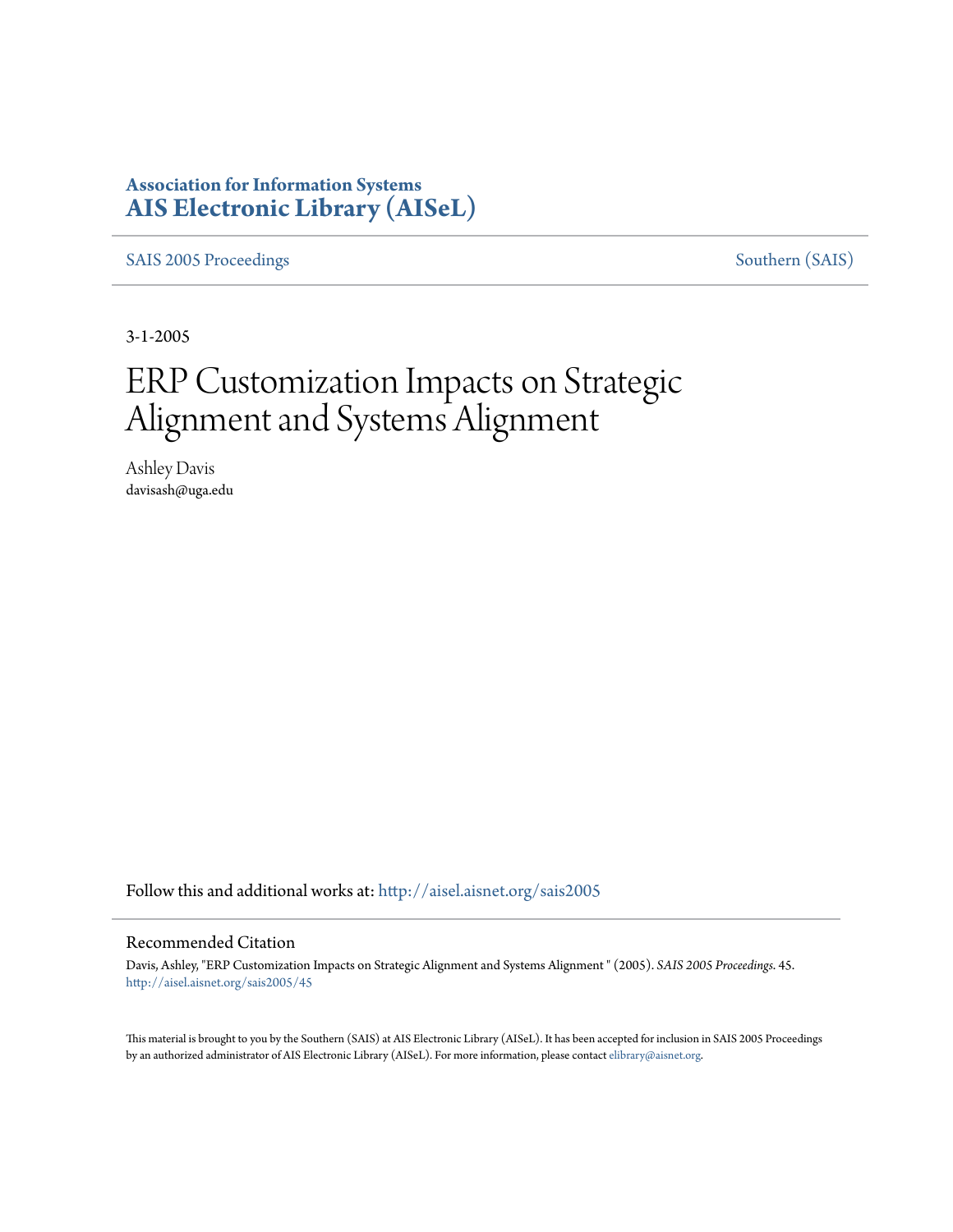# **ERP CUSTOMIZATION IMPACTS ON STRATEGIC ALIGNMENT AND SYSTEM AGILITY**

## **Ashley Davis University of Georgia PhD Student**  davisash@uga.edu

## **Abstract**

*Enterprise Resource Planning (ERP) customization is a major source of concern for organizations implementing or using ERP systems. Customization has been used to explain implementation failures for years. However, the question of which types of customization have negative effects and which types of customizations have positive effects has not been fully explored. Case studies show that lack of customization sometimes causes negative consequences. What is the reason that some customizations are needed while others should be passed by? Using strategic alignment and systems agility as a basis for understanding the impact of customizations, this paper attempts to gain insight into the impacts of ERP customization.* 

**Keywords:** Enterprise Resource Planning, ERP, Enterprise Systems, Customization, Agility, Strategic Alignment, Systems Agility

## **Introduction**

Implementation of Enterprise Resource Planning (ERP) systems has been a source of pain for organizations since the inception of ERP software. One of the sources of pain is customization. Beyond being a source of pain in implementation, customization affects the organization in an on-going fashion through increased maintenance costs, increased complexity, and less flexibility of the system. For these reasons, many have argued that a "vanilla" implementation, i.e. without customization, is the "best" way to implement ERP systems. However, when business processes in an organization cannot be modeled in an ERP system without customization, the impact of a decision to not customize becomes relevant. The opposing forces of the requirement to customize to include business processes and the desire to successfully implement an ERP system without: additional complexity, additional maintenance costs, and less flexibility deserve further research. This paper proposes that all customizations are not created equal, and a certain type of customization is beneficial. Specifically, strategic customizations will enhance the IT infrastructure strategic alignment with the business strategy. Non-strategic customization, such as consistency customization, will impact the system agility of the corporation.

This paper draws from the ERP literature and Information Systems (IS) strategic alignment literature. Both are reviewed in the sections that follow. Based on this literature review, research hypotheses are developed. This paper closes with a quick methods section, briefly outlining how this study might be conducted.

## **ERP**

ERP systems are large complex systems, many times modular in nature, but ultimately, enterprise systems are packaged software. As such, enterprise systems will have the same issues as packaged software. The issues with packaged software, as described by Gross and Ginzberg (Gross and Ginzberg, 1984) of "uncertainty about package modification time and cost, vender viability, and the ability of the package to meet the user needs" have plagued Enterprise Systems. Changing packaged software to meet user needs is the essence of customization. Given the scope of ERP systems, reaching into most of the business functions of an organization, the insight from Lucas et al (Lucas, 1998) that "…either the organization has to change its procedures, compromise on processing needs satisfied, or modify the package" applies to ERP systems directly. Business processes must be changed or the ERP system has to change (Davenport, 1998) when there is a misfit between the organization and the packaged software.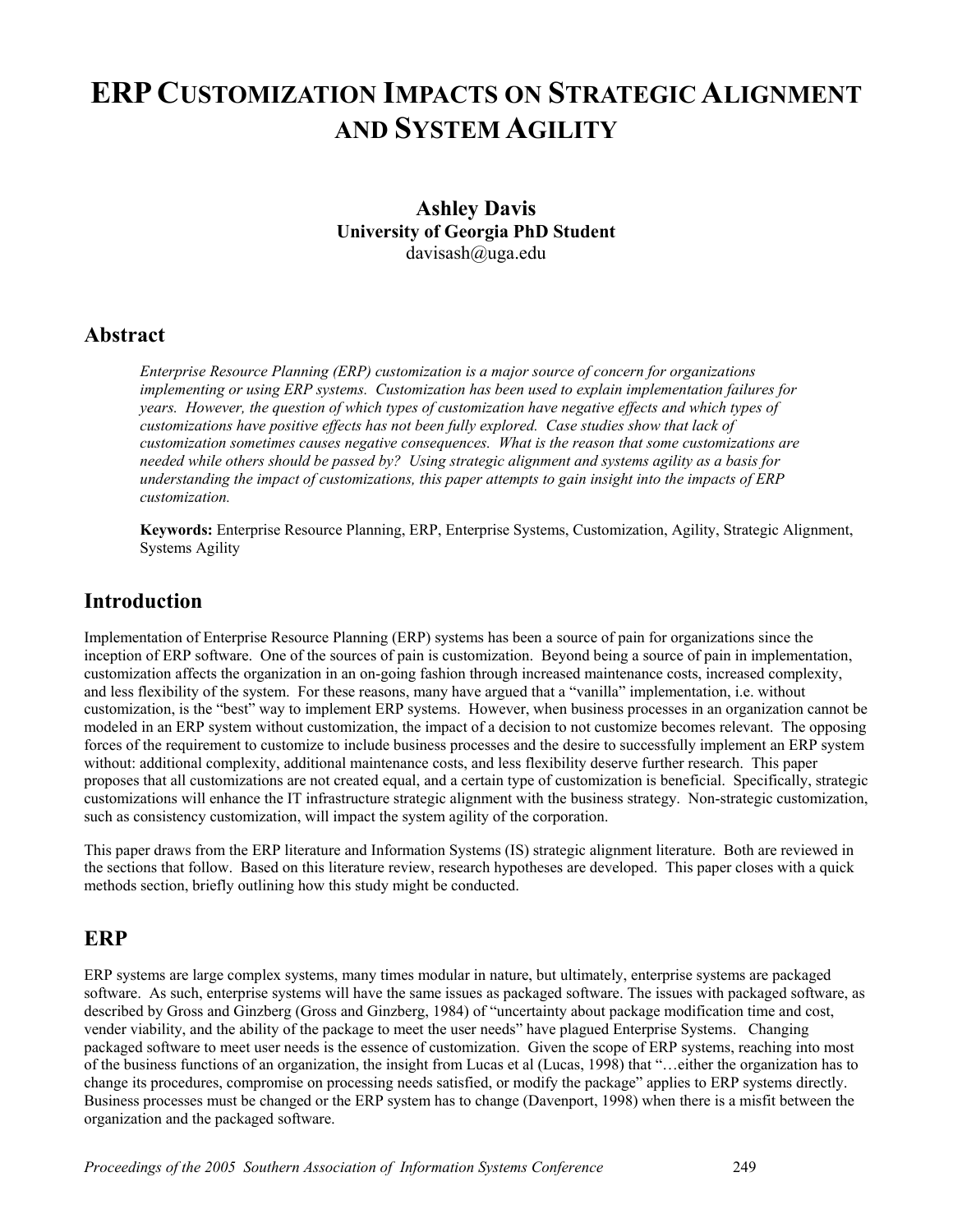The term "misfit" has been used by scholars when ascertaining the situation that comes about when implementing ERP software that does not mirror the business processes of the organization. Classifications of these misfits have been developed (Soh, Siew, & Kien Sia, 2003; Soh, Siew, & Tay-Yap, 2000). Company specific requirements, that the ERP package is not capable of meeting, is one type of misfit identified by Soh, Siew et al in 2000. In 2003, a follow-up paper by Soh et al expanded on the categorization of misfits. In this study, Soh et al define a framework for assessing misalignments in ERP implementation. In both papers, the resolutions to the misfits are outlined. For several types of misfits, customization is the resolution; however, these papers do not look into whether the misfit is strategic. These studies are very insightful as to the sources of misalignments, but the purpose was not to assess the impact of each type of misalignment on the organization. This paper attempts to address this gap by studying the impact to strategic alignment of different types of customization.

## **Customization**

Numerous studies of the critical success factors for ERP implementation success conclude that the preferable way to implement ERP software is sans software modification (Nah & Zuckweiler, 2003). However, for reasons of misalignment and strategic alignment, customizations of enterprise systems are necessary. One estimate is that 20% of the processes in an organization cannot be modeled in an ERP system without customization (Scott and Kaindl, 2000). Software modification and customizations are needed for the ERP system to meet the needs of the organization; however, the issues associated with customization are far reaching.

Because customizations are built as part of a development effort, many times during an implementation time frame, customizations may have minor bugs (Markus, Axline, Petrie, & Tanis, 2000; Soh, et al., 2000) that the vendor supplied ERP software would not. These bugs can cause delays in development during the implementation of an ERP, and affect the successful implementation. Customizations have been found to have negative affects on the outcome of ERP implementation projects (Gattiker and Goodhue, 2004; Levin, 1998; Parr and Shanks, 2000). The example case in Gattiker and Goodhue (2004) where the entire implementation budget was spent on just four of 20 plants illustrates the problems that customization can bring to bear on an ERP implementation project. In general, less customization will mean shorter implementation times (Levin, 1998), thus the inclusion of "vanilla" implementation in so many ERP implementation critical success factor studies (Nah & Zuckweiler, 2003).

The complexity added by customization is an issue for organizations implementing ERP systems. An ERP system is already a complex system, requiring massive amounts of organizational change as part of the implementation process (Barnes, 1999). The added complexity of customizing the ERP system is problematic.

The problems associated with ERP customization do not end with implementation. Customization of an ERP will have maintenance and upgrade impacts (Zrimsek and Geishecker, 2002). Each time a change is required to the system, the effect of the change on the customization will have to be assessed by the organization, as the software vendor will not support these customizations. Many times, this requires bringing in an expert to help with this assessment. These additional requirements reduce flexibility or agility of the system. As well, ERP software vendors do not usually support customizations in future versions of the software. For example, an upgrade of accounting software is required each year to be compliant with tax law. If a company is using an ERP system with customization, the effect of the tax law upgrade will have to be tested with the customization of the system to ensure processing continues as expected. The added complexity required by customization of ERP systems reduces system agility as well.

#### *Definition of Customization*

Customization in this paper will refer to either interfaces or modification. The reason for only using these types of customization is that historically, these types of customization require the most upkeep, and will have the biggest impact on strategic alignment and system agility. Also, interfaces and modifications are both "code" change type customization, meaning that a certain amount of custom programming is required to achieve this type of customization. Modifications (Haines and Goodhue, 2004) are code changes that the vendor does not support. This notion of "code changes" as a particular and influential form of customization is supported by other academic studies (Gattiker and Goodhue, 2004) as well as by practitioner journals. So, the conceptual definition of customization for the purposes of this paper is: Customization is a code change put into place because the ERP business process does not mirror the "desired" business process.

Two types of customization will be studied: strategic customizations and consistency customizations. Strategic customizations are important, as these types of customizations aid in strategic alignment. Consistency customizations are customizations made not for strategic reasons, but for the purpose of replicating a "status quo" business process.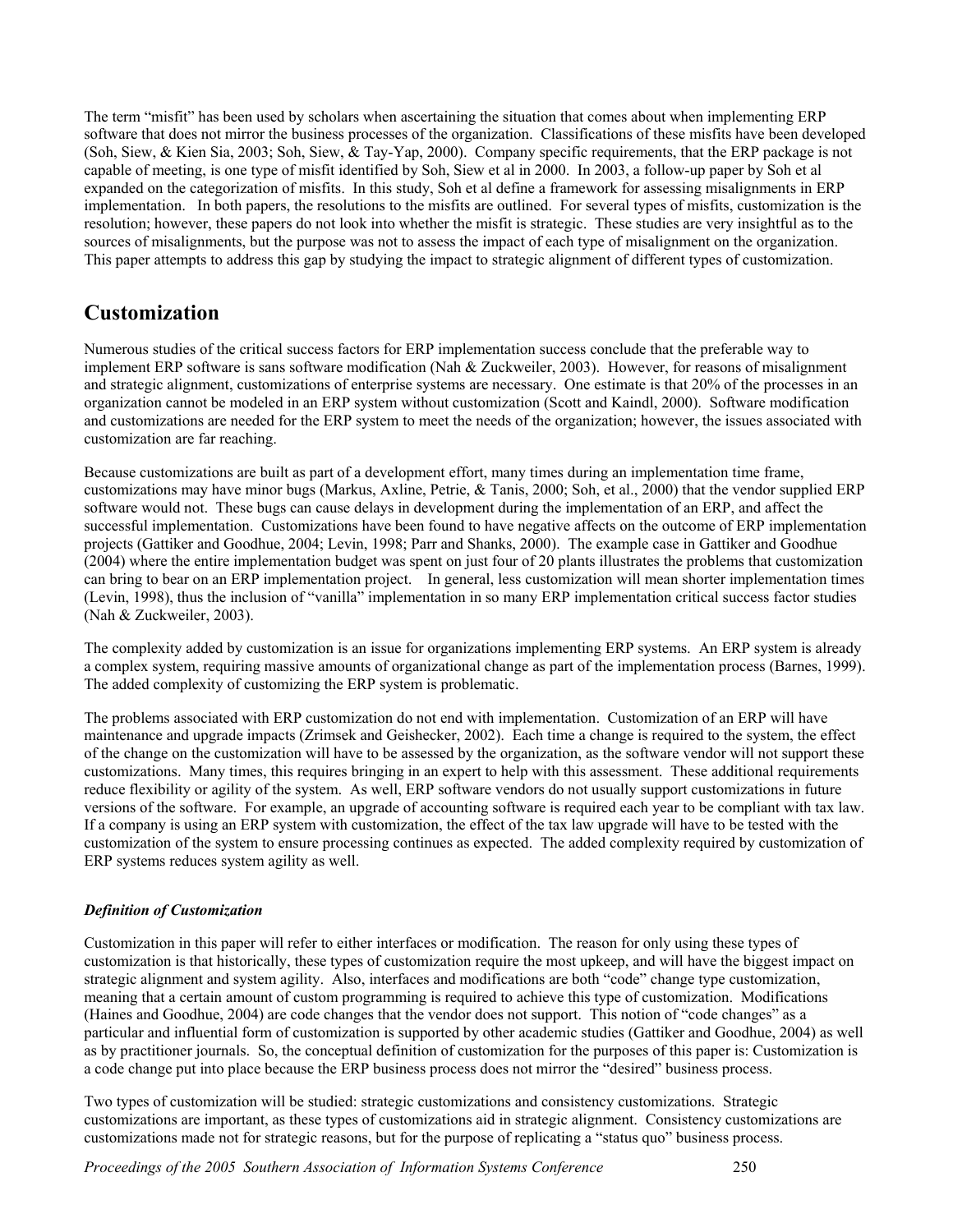Strategic customizations are any customizations that are made with the purpose of achieving a strategic goal or furthering a strategic initiative. The reason these are so important, is that a strategic customization should be in support of the strategy of the company, thus is aligned with the strategy of the company. When a modification or customization is made in support of the strategy of the company, this will further the alignment of IS strategy and business strategy, and the impacts should be positive.

The other type of customization that will be considered is a customization that is made for consistency purposes. Attention has been paid to customizations that are necessary because of a lack of fit between the ERP and the business processes; however, customizations are being made to mimic the status quo, or to mimic a poor business process. These types of customizations are not strategic, and should be differentiated from strategic customizations. These customizations are "consistency" type customization. An example of a consistency customization is when an organization has reporting requirements that include certain headers, footers, and general formatting of data that is not readily available from any of the thousands of generic reports available from the ERP system. The organization may have to code this sort of change, rather than even use the reporting tool available from the ERP software. This type of change is not strategic. This type of customization only re-enforces a pre-ERP way of reporting with no added strategic value. This is a "consistency" type customization.

Though different types of consistency customization may exist as well as different types of strategic customization, for the purpose of this research and for parsimony, we group these into two categories: strategic customizations and consistency customizations. Consistency and strategic changes are not two ends of a continuum, but are separate concepts. This paper treats strategic customizations as separate and distinct from consistency customizations.

#### *Decision to Customize*

The decision to customize is complex (Haines and Goodhue, 2004). Several studies have discussed the issues and concerns inherent in the customization decision (Haines and Goodhue, 2004; Parr and Shanks, 2000). This paper does not attempt to include all the different reasons that firms customize enterprise system. This paper only uses these as a basis for understanding that the decisions are complex, and are therefore made with a trade-off in mind.

The decision (to customize or not to customize) and the reason for customization (strategic versus consistency) are addressed in this paper. The major problem faced with the decision to customize is the conflicting objectives of "vanilla" software for a successful implementation and customization to include legacy business processes. Organizations may make a decision not to customize, only to be forced to customize after implementation when a serious strategic threat to the organization manifests (Gattiker and Goodhue, 2002). Therefore, more attention to the nature of customization as part of the decision making process is required. Haines and Goodhue (2004) identify the many different factors that affect ERP system customization. Exploring the factors that affect ERP system customization is beyond the scope of this paper. The focus is the outcome of the decision, and the impacts of strategic and consistency customizations.

## **Strategic Alignment**

There is much literature that studies the importance of the strategic alignment of IS with the business (Henderson and Venkatraman, 1994; Hirschheim and Sabherwal, 2001; Sabherwal and Chan, 2001). IS alignment is an important, yet elusive goal (Chan, 2002; Hirschheim and Sabherwal, 2001). The next section outlines how this study differs from and builds on previous explanations of IS strategic alignment. Henderson and Venkatramen (1994) put forth that IT Strategy as well as IT Infrastructure and business process should "fit" the business strategy. The focus by Henderson and Venkatramen (1994) on IT Infrastructure supports the assertion that this paper makes, that the infrastructure should support the strategy, specifically in customization choices. Another significant point to understand from Henderson and Venkatraman (1994) is the technology implementation perspective. "…technology implementation is concerned with the strategic fit between the external articulation of IT strategy and the internal implementation of the IT infrastructure and processes with their corresponding impact on the overall organizational infrastructure and processes (Henderson and Venkatraman 1994 p. 211)." This perspective links IT infrastructure and IT strategy, then subsequently links to business strategy. Since ERP customization is part of the IT infrastructure, these links are critical to supporting the hypothesis that the nature of the customization will impact strategic alignment.

Sabherwal and Chan (2001) focus on IS strategy and aligning the systems or business applications with business needs and using them to derive strategic benefits. An important finding is that it is necessary to understand the nature of the IT investment within an organization, not just the level of IT investment. I attempt to build on the concept of "nature of IT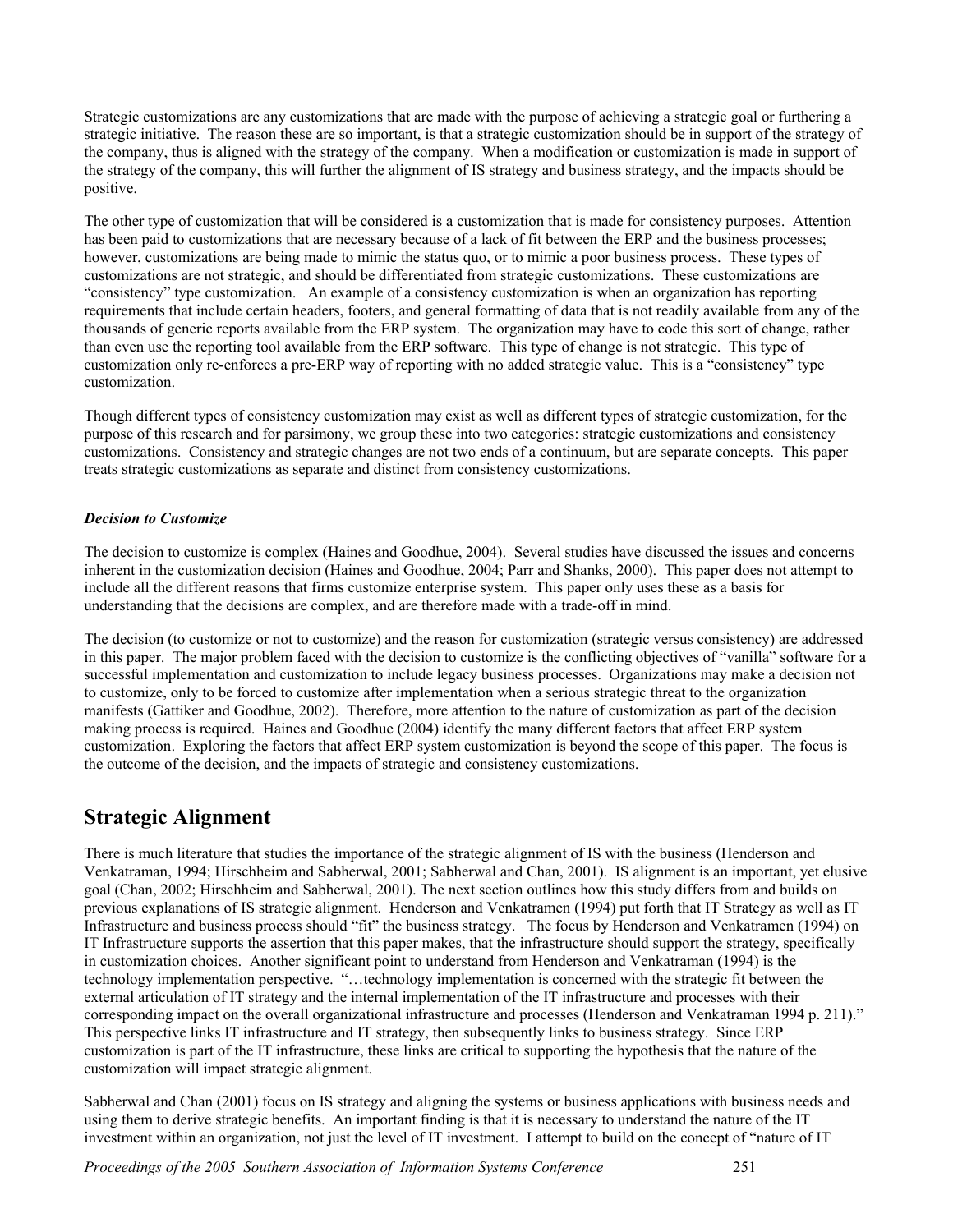investment" to include the types of systems, and specifically the nature of the system as being customized for strategic purposes versus customized for consistency purposes and the impact of such on strategic alignment.

The process of IS and Business alignment is addressed by Hirschheim and Sabherwal (2001). The argument in the paper is that IS Strategy can affect business strategy. This paper (Hirschheim and Sabherwal, 2001), however, addresses IS strategy at a high level, and does not account for the actions that IS can take to enable a strategy that is in alignment with the business. Thus, I am addressing this gap. It is clear that IS strategy at a high level has been studied and indeed there is a correlation between this high-level strategy and business performance (defined any number of ways); however, there is not a study that looks at the specific actions that IS and the business can take as part of an implementation process, i.e. decisions regarding customization of enterprise software, and how these decisions affect strategic alignment.

Business processes cannot be separated from an enterprise system. The very nature of an enterprise system is an integration of business processes, data bases, business units, etc. The fit between the business process and the system has been studied (Gattiker and Goodhue, 2002) and determined to be important to positive business outcomes. Gattiker and Goodhue (2002) take the need for IS to be strategically aligned and study the application of this alignment at the subunit (department) level. Building on the view of that paper, one way to determine if the implemented system supports the strategy of the company is to look at if the implemented system contains customizations that are strategic, or merely consistent with the current operations of the company.

# **Systems Agility**

Closely related to the strategic alignment of business processes and IT infrastructure is the agility of the organization's systems or systems agility. Agility is a relatively new concept in academic and practitioner literature; however, related concepts have been studied extensively. For example, strategic flexibility from the strategic management literature, as Chen (2004) notes, is a closely related construct. Strategic flexibility was studied back in the early 1980's in terms of exit barriers (Harrigan, 1980) and was defined as a firm's ability to redeploy its assets without friction. More recently, strategic flexibility was defined by Shimizu and Hitt (Schimizu and Hitt, 2004) as "an organization's capability to identify major changes in the external environment, to quickly commit resources to new courses of action in response to change, and to recognize and act promptly when it is time to halt or reverse such resource commitments."

The definition of strategic flexibility provided by Schimizu and Hitt (2004) is very close to many of the definitions that are available for agility. Table 1 quickly addresses many of the definitions currently in use.

|                | <b>Source</b>                                                         | <b>Definition</b>                                                                                                                                                                                                                                                                                                                                                                                                                                                                                                                                                 |
|----------------|-----------------------------------------------------------------------|-------------------------------------------------------------------------------------------------------------------------------------------------------------------------------------------------------------------------------------------------------------------------------------------------------------------------------------------------------------------------------------------------------------------------------------------------------------------------------------------------------------------------------------------------------------------|
|                | Sambamurthy et al<br>(Sambamurthy, Bharadwaj, &<br>Grover, 2003)      | "agility encompasses a firm's capabilities related to interactions with<br>customers, orchestration of internal operations, and utilization of its<br>ecosystem of external business partners. Operational agility ensures that<br>firms can rapidly redesign existing processes and create new processes for<br>exploiting dynamic marketplace conditions."                                                                                                                                                                                                      |
| $\overline{2}$ | D'Aveni; Goldman et al 1995;<br>as cited by Sambamurthy et al<br>2003 | "Agility is the ability to detect opportunities for innovation and seize those<br>competitive market opportunities by assembling requisite assets, knowledge,<br>and relationships with speed and surprise."                                                                                                                                                                                                                                                                                                                                                      |
| 3              | Zaheer and Zaheer (Zaheer<br>and Zaheer, 1997)                        | Breaks agility into two parts alertness and responsiveness.                                                                                                                                                                                                                                                                                                                                                                                                                                                                                                       |
| $\overline{4}$ | Haeckel (Haeckel, 1999)                                               | Defines adaptive companies in terms of sense-and-respond organizations,<br>stating that truly adaptive corporations must " manage information in a<br>particular way; it must be managed as a system; and its leaders and<br>employees must commit themselves to very different behaviors and<br>responsibilities" essentially stating that sense-and-respond organizations<br>function very differently than traditional organizations. It is believed that<br>Haekel is referring to the adaptability of corporations as a form of agility for<br>corporations. |
| 5              | Gartner (Gartner, 2001)                                               | "Agility is the ability to respond quickly and effectively to rapid change and<br>high uncertainty."                                                                                                                                                                                                                                                                                                                                                                                                                                                              |
| 6              | Dove 2001 (Dove, 2001)                                                | "Agility is the ability to manage and apply knowledge effectively, so that an<br>organization has the potential to thrive in a continuous changing and<br>unpredicted business environment. Agility implies not only the ability to                                                                                                                                                                                                                                                                                                                               |

#### **Table 1: Agility Definitions**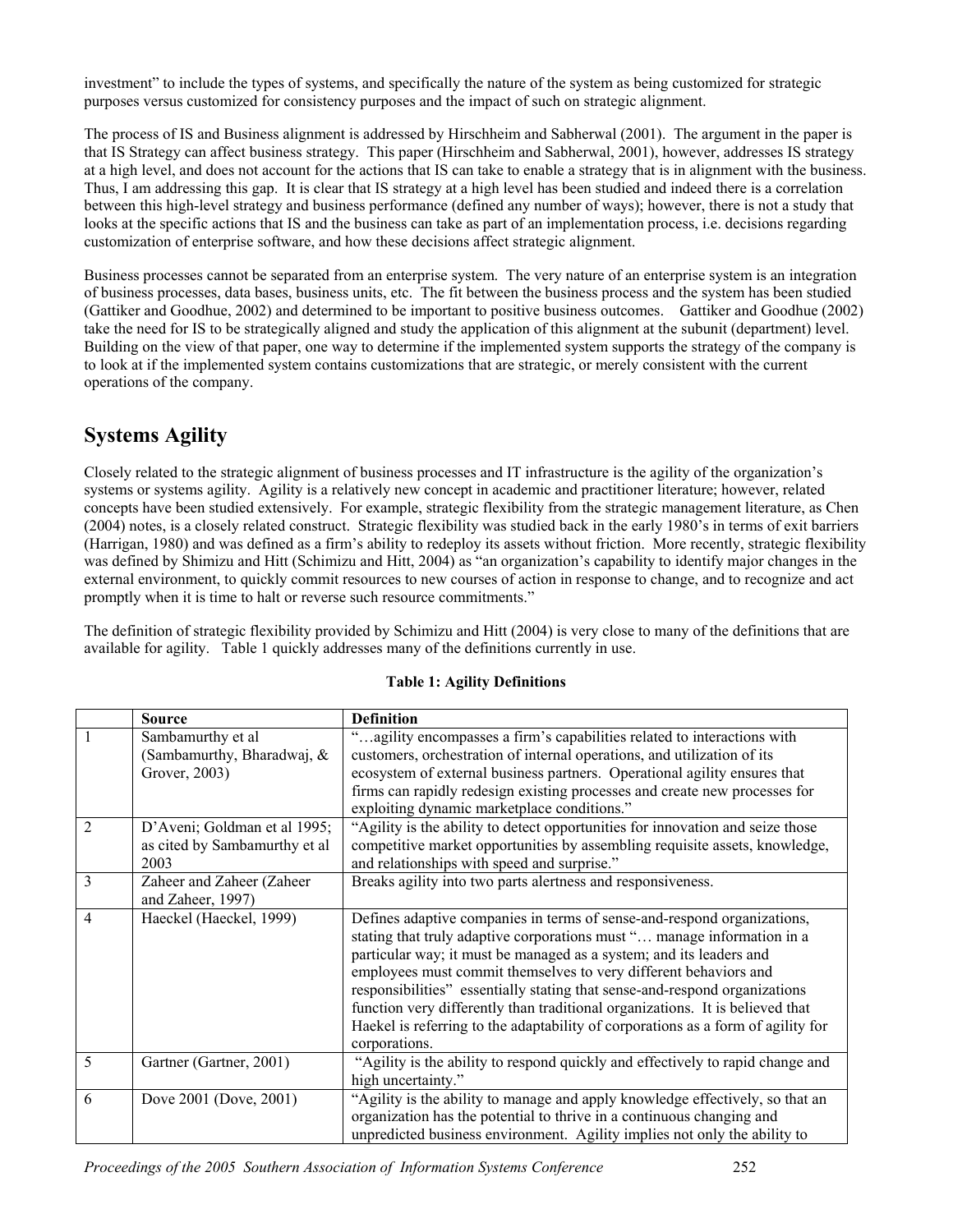| Source | <b>Definition</b>                                                                                        |
|--------|----------------------------------------------------------------------------------------------------------|
|        | respond to unanticipated change (response ability) but also to act proactively<br>with regard to change" |

One of the differences between strategic flexibility and agility is the need for proactively sensing changes as opposed to simply being flexible in terms of reaction to change. The concept of agility also more clearly accounts for the business process change internal to the organization as part of organizational change in a responsive and sensing capacity. Part of the internal ability to be agile is systems agility. Chen (2004) further examined agility and defined systems agility as the ability of a firm to change their information systems effectively, quickly, and at less cost to meet business needs (Chen, 2004). Chen's definition of systems agility is used for the purposes of this paper. One component of system agility as defined above is the flexibility of the system. An attractive characteristic of ERP software is flexibility (Gattiker and Goodhue, 2002; Soh, et al., 2003). Customization of ERP can limit the flexibility of the ERP (Soh, et al., 2003); thus, organizations should consider whether customization is needed as this decision will impact the system agility. By and large, consistency customization reduces system agility.

# **Hypotheses**

Research Question: What is the effect of ERP customization on firm strategic alignment and system agility?



#### Strategic Alignment

"Do" Decision Decision "Don't"

little impact

**Figure 1. Effects of Customization on Strategic Alignment** 

This 2x2 is a contingency framework from which the following four hypotheses about strategic alignment are derived:

- **H1:** Strategic customization that you don't make will have a negative impact on Strategic Alignment.
- **H2:** Strategic customization that you do make will have a positive impact on Strategic Alignment.
- **H3:** Consistency customization that you don't make will have little or no impact on Strategic Alignment.
- **H4:** Consistency customization that you do make will have little or no impact on Strategic Alignment.

Using the strategic alignment literature as a base (Henderson and Venkatraman, 1994; Hirschheim and Sabherwal, 2001; Sabherwal and Chan, 2001), these hypotheses portray a reasonable attempt to determine impacts of the different types of customization (strategic and consistent) on strategic alignment. The definition of strategic alignment, "Strategic alignment means the fit between the priorities and activities of the IS function and the business unit. The goal in strategic alignment is for IS priorities, capabilities, decisions, and actions to support those of the entire business (Chan, 2002)" is used in this paper. Although all the hypotheses are supported by the aforementioned literature, and the previous paragraphs make arguments to support these hypotheses, a quick summary of the arguments follow.

Hypotheses 1 and 2 draw heavily from strategic alignment and the ERP literature. From a strategic alignment perspective, Henderson and Venkatraman (1994) specifically address IT infrastructure and business strategy "fit". Since the ERP system is part of the IT infrastructure, and customization to improve alignment is a large part of the ERP system (Scott and Kaindl, 2000; Soh, et al., 2003; Soh, et al., 2000), decisions to make strategic customization should influence strategic alignment. Also, Davenport (1998) argues that the business goals should drive the system choices, supporting the need for customization to support the business strategy.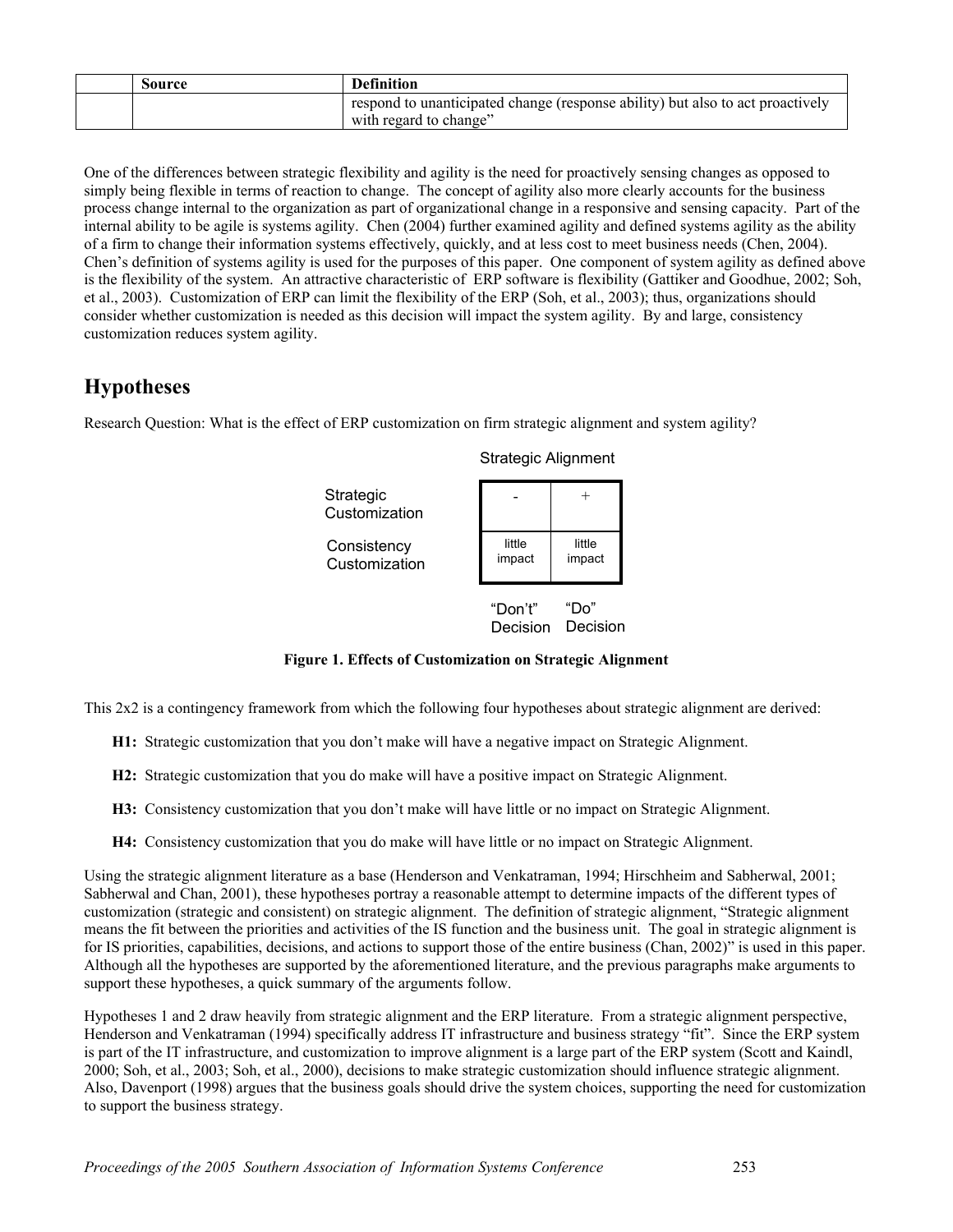Hypotheses 3 and 4 are supported by the case study findings from Gattiker and Goodhue (2002). Gattiker and Goodhue study ERP impact. ERP impact is defined as ERP's effect on a subunit's (department's) ability to access necessary information, the ability to coordinate with other areas, and the overall fit between ERP and task needs. Two case studies are presented (Gattiker and Goodhue, 2002) that support the position that whether the change is strategic, impacts the likely outcomes from ERP implementation. Specifically, in a case where vanilla ERP systems were implemented for non-strategic business subunits, the impact on the organization was minimal. This supports the hypotheses that customizations that are not strategic will have very little impact on the strategic alignment.

However, in terms of systems agility, the extent of the consistency customization will determine the impact of such customizations. By "extent" we mean level of difficulty of the customizations in question. Very complex consistency customizations are more likely to negatively impact systems agility than low complexity consistency customizations. Those impacts are found in decreased systems agility, as described in hypothesis 5:

**H5:** Consistency customization that you do make will have a negative impact on Systems Agility.

Hypothesis 5, centers on the idea that needless complexity will decrease system agility. Needless complexity is created if a system is customized for reasons other than strategic reasons. The argument is that customization creates a more burdensome system, which diminishes the efficiency of the system and thus diminishes system agility.

The actual research model is as follows:



**Figure 2: Research Model** 

# **Methods**

A survey instrument to measure the nature of customization, strategic alignment, and systems agility will be created. A new measure will be created for customization, while strategic alignment and systems agility will be measured with modification to existing measures. After these measures have been developed and validated, a pilot survey will be performed. This survey will involve managers from organizations that currently use ERP systems. Since different business units will contribute to and have different impacts on strategic alignment and systems agility, it is possible to use several participants from each organization representing different business units. In the pilot, perhaps only an equal number of IS and business managers is needed. After a successful pilot, and any needed re-tuning of the instrument, the final survey would be completed. For the final survey, one IS manager and one business manager from each business unit participating in the organization would complete the survey. This would ensure that the perspectives of IS people and business people were included in the study as the contribution of both parties is relevant to strategic alignment and systems agility measurement. The author has access to senior executives who will be respondents on this questionnaire.

# **Implications/Conclusions**

Implications to both the research community and practitioners will result from this study. Both the research community and practitioners will benefit from a better understanding of the impact of ERP choices in customization on strategic alignment and systems agility. The understanding that perhaps critical success factors concerning customization should include information as to the strategic nature of the customization is another valuable contribution to academia and practitioners. This research attempts to study implementation outcomes other than adoption or success. The study of implementation outcomes in terms of strategic alignment and systems agility will yield contributions to academia. Although there is emerging research on customization, the contribution of this research lies in a focus on two specific types of customization and their impacts.